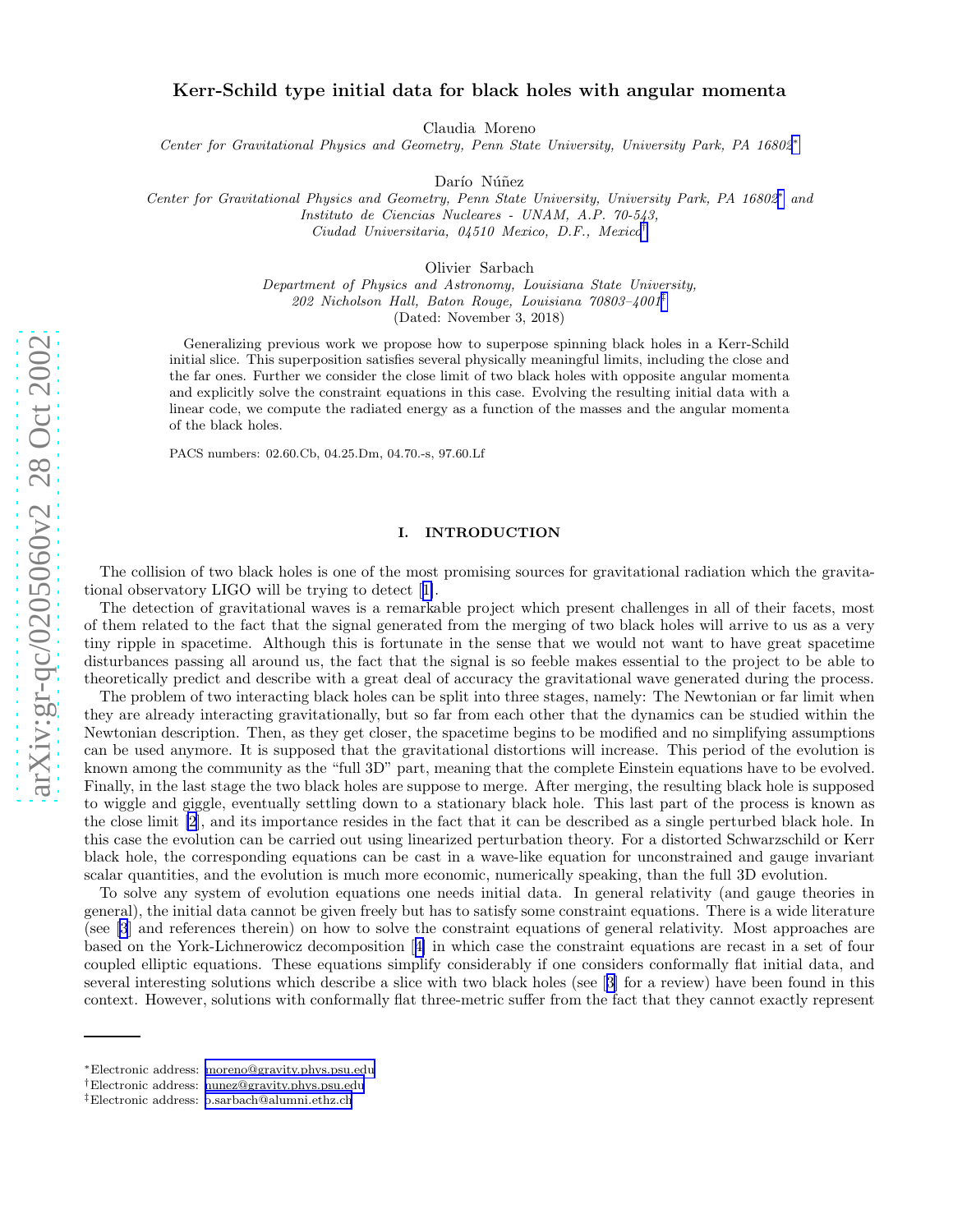2

<span id="page-1-0"></span>Kerr black holes since the Kerr metric is not known to possess a conformally flat space part in the line element, due to the dragging (for a perturbative proof of nonexistence, see [\[5](#page-12-0)].) Therefore, this data is likely to contain "junk" radiation which, at least when the two black holes are very far from each other or have merged and settled down to a stationary black hole, might not reflect a realistic astrophysical scenario[\[18](#page-12-0)]. More recent proposals relax the requirementfor the initial data to be conformally flat  $[6, 7, 8]$  $[6, 7, 8]$  $[6, 7, 8]$  $[6, 7, 8]$  and result in new constructions that are able to naturally incorporate spinning black holes.

In the present work, we construct initial data following an approach introduced by Bishop *et al.* [\[6](#page-12-0)] and further elaborated in [\[9](#page-12-0), [10\]](#page-12-0) which is not directly based on the York-Lichnerowicz decomposition. The advantage of this approach is that one can easily obtain closed analytic expressions for the solution to the constraint equations in some limiting cases, including the close limit approximation. The approach, which is briefly reviewed in Sec. II, uses a Kerr-Schild type of metric in order to construct the initial data. While in [\[6\]](#page-12-0) the superposition of two Schwarzschild black holes is discussed, we generalize their proposal to spinning black holes in Sec. III. Our superposition has some appealing features (described in more detail in Sec. III): i) Far limit: When the two black holes are infinitely far from each other, one obtains in the region near each one of them, initial data describing a single Kerr black hole. ii) Close limit: When the black holes "sit on the top of each other", one obtains again a single Kerr black hole.

In Sec. [IV](#page-4-0) we consider the close limit regime in which two rotating holes are close to each other with their singularities enclosed by a common apparent horizon. In this case, the initial slice can be viewed as a distorted  $t = const.$  Kerr slice in Kerr-Schild coordinates. We explicitly solve the linearized constraint equations for the case in which the angular momenta of the two holes are opposite but equal in magnitude. Using a generalized version [\[11](#page-12-0)] of the Zerilli and Regge-Wheeler equations, we evolve our initial data in Sec. [V](#page-7-0) and compute the radiated energy. In particular, we discuss the dependence of the energy on the angular momenta of the holes and compare our results to other calculations based on Bowen-York data [\[12](#page-12-0)]. We conclude with a summary and remarks in Sec. [VI](#page-9-0) and include technical details in appendices [A](#page-10-0) and [B.](#page-11-0)

#### II. KERR-SCHILD INITIAL DATA

Let us briefly review Bishop *et al.*'s proposal [\[6\]](#page-12-0) to solve the constraint equations of general relativity: The assumption is that at the initial slice, the metric and its time derivative are of Kerr-Schild type,

$$
ds^{2} = (\eta_{\mu\nu} + 2 V l_{\mu} l_{\nu}) dx^{\mu} dx^{\nu}, \qquad (1)
$$

where  $\eta_{\mu\nu}$  is the flat metric,  $\eta_{\mu\nu}dx^{\mu}dx^{\nu} = dt^2 - dx^2 - dy^2 - dz^2$ , V is a function and  $l_{\mu}$  a covector which is null, normalized such that  $l_t = -1$  (as a consequence,  $\delta^{ij} l_i l_j = 1$  and  $l_i$  has only two independent components). The three metric and extrinsic curvature with respect to a slice  $t = \text{const.}$  are

$$
g_{ij} = \delta_{ij} - 2V l_i l_j, \qquad (2)
$$

$$
K_{ij} = -\frac{1}{\alpha}(Vl_i l_j)_{,t} + \alpha [2Vl^c(Vl_i l_j)_{,c} - (Vl_i)_{,j} - (Vl_j)_{,i}], \qquad (3)
$$

where  $\alpha = 1/\sqrt{1-2V}$  is the lapse and where  $i = x, y, z$  refer to Cartesian coordinates. The way Bishop *et al.* propose to solve the constraints is to make an ansatz for the (spatial part) of the null vector  $l_{\mu}$ , to insert the equations (2) and (3) into the Hamilton and momentum constraint equations and to solve the resulting set of four coupled differential equationsfor the unknowns V,  $V = \partial_t V$  and  $i_i \equiv \partial_t l_i$ . In [[6\]](#page-12-0), a procedure is given for how to solve the nonlinear constraint equations for the superposition of two non-spinning black holes. In the close limit approximation (i.e. in the limit where the distance between the two black holes is much smaller than the mass of the holes) the constraint equations can even be solved analytically[[9\]](#page-12-0).

Below, we first generalize Bishop *et al.*'s ansatz for  $l_i$  to include the superposition of spinning black holes. Then, we solve the constraint equations in the close limit approximation. For simplicity, we will only consider the case where the angular momentum of the two black holes are opposite but equal in magnitude. In this case, one obtains a perturbed Schwarzschild black hole which is easier to study than a perturbed Kerr black hole.

### III. SUPERPOSING TWO KERR BLACK HOLES

In Cartesian Kerr-Schild coordinates, the Kerr spacetime can be written in the form (1) with

$$
V = -\frac{MR^3}{R^4 + a^2 z^2},\tag{4}
$$

$$
l_{\mu} = \left(-1, -\frac{R x + a y}{R^2 + a^2}, -\frac{R y - a x}{R^2 + a^2}, -\frac{z}{R}\right),\tag{5}
$$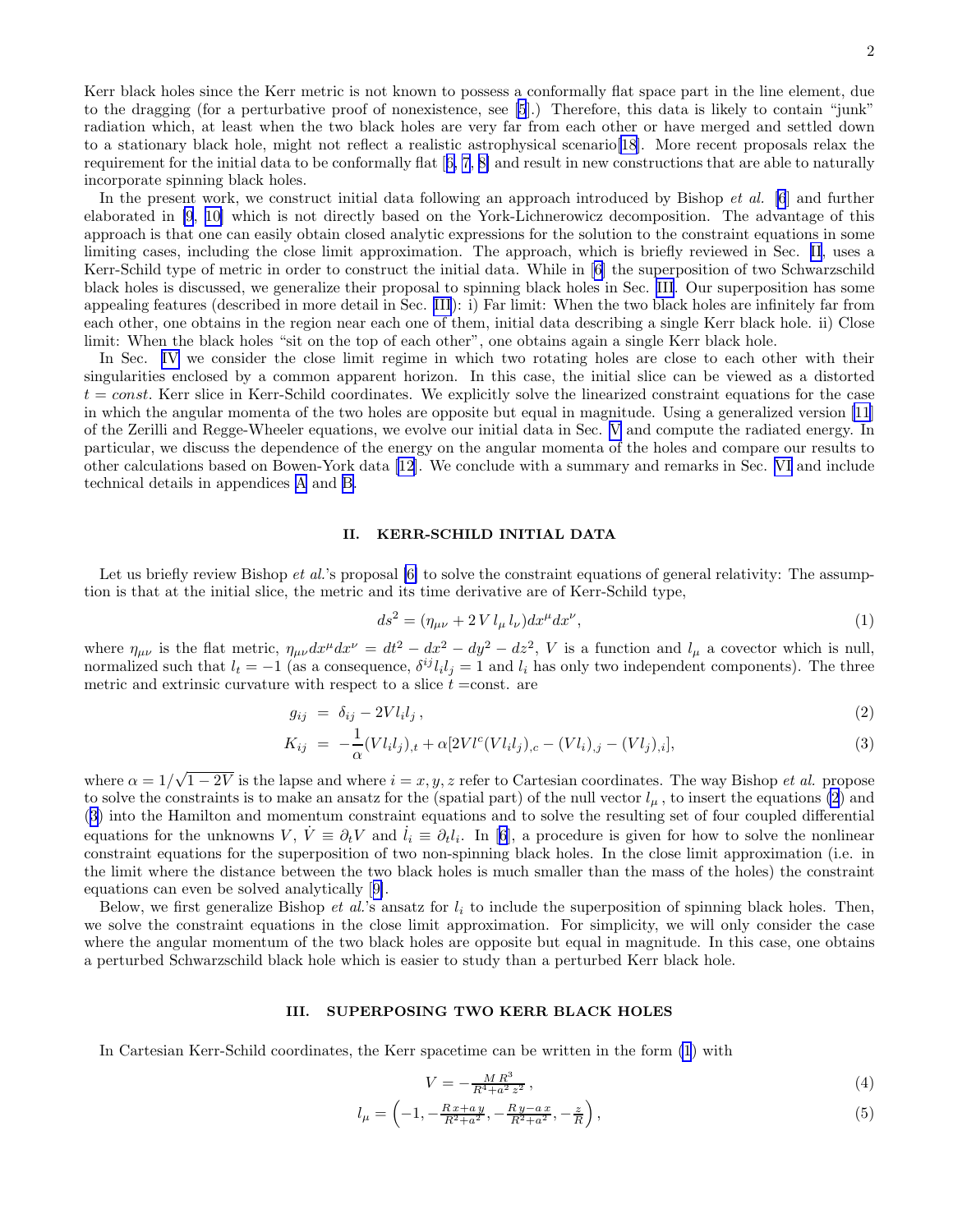<span id="page-2-0"></span>where  $R$  is a positive function with units of distance given by

$$
R^{2} = \frac{1}{2} \left( ||\vec{x}||^{2} - a^{2} + \sqrt{(||\vec{x}||^{2} - a^{2})^{2} + 4a^{2}z^{2}} \right).
$$
\n(6)

Here,  $M$  and  $a$  denote the ADM mass and the rotational parameter, respectively. Note that  $R$  is well-defined outside the disc  $||\vec{x}||^2 \le a^2$ ,  $z = 0$ , whose boundary is the ring singularity.

In order to generalize Bishop et al.'s proposal to spinning black holes, we first notice that the spatial part of the null covector given in Eq. [\(5](#page-1-0)) can be rewritten as the sum of two covectors:

$$
l_i = l_i^{(1)} + l_i^{(2)},
$$

where

$$
\vec{l}^{(1)} = -\left(\frac{Rx}{R^2 + a^2}, \frac{Ry}{R^2 + a^2}, \frac{z}{R}\right),
$$
  

$$
\vec{l}^{(2)} = -a\left(\frac{y}{R^2 + a^2}, -\frac{x}{R^2 + a^2}, 0\right).
$$

Here and in the following, we identify  $l_i$  with  $l^i = \delta^{ij} l_j$  and denote by  $\vec{l}$  the vector  $(l^x, l^y, l^z)$ . As in the Schwarzschild case[[6\]](#page-12-0), the vector  $\vec{l}^{(1)}$  can be written as the gradient of a potential function,

$$
\vec{l}^{(1)} = N \vec{\nabla} \Phi,
$$

where  $N$  is a normalization function, and

$$
\Phi = \frac{M}{R} \, .
$$

Now, the vector  $\vec{l}^{(2)}$ , which vanishes in the non-spinning case, can be written as the cross product of  $\vec{l}^{(1)}$ , that is, of  $N \vec{\nabla} \Phi$  (with the same normalization function), and a vector proportional to the angular momentum of the black hole:

$$
\vec{l}^{(2)} = -N \, \frac{\vec{a}}{R} \times \vec{\nabla} \Phi,
$$

where  $\vec{a} = (0, 0, a)$ . If we allow  $\vec{a}$  to have components in arbitrary directions and replace  $a \cdot z$  by  $\vec{a} \cdot \vec{x}$  in the expressions ([4\)](#page-1-0) and (6), we obtain the Kerr solution for general angular momentum  $\vec{J} = M\vec{a}$ .

Thus, the spatial part of the covector  $l_{\mu}$  can be written as

$$
\vec{l} = N\left(\vec{\nabla}\Phi + \vec{\nabla}\times\vec{b}\right),\tag{7}
$$

.

where the potential  $\Phi$  is given by

$$
\Phi = \frac{M}{R} \,,
$$

and

$$
\vec{b} = \frac{M \, \vec{a}}{2R^2} \,,
$$

where now

$$
R^{2} = \frac{1}{2} \left( ||\vec{x}||^{2} - ||\vec{a}||^{2} + \sqrt{(||\vec{x}||^{2} - ||\vec{a}||^{2})^{2} + 4(\vec{a} \cdot \vec{x})^{2}} \right)
$$

Using the linearity of the  $\nabla$  operator, we have the necessary basis to propose the following ansatz for the spatial part of the null vector, that is, for the description of a Cauchy slice with characteristics that allow a description of two black holes.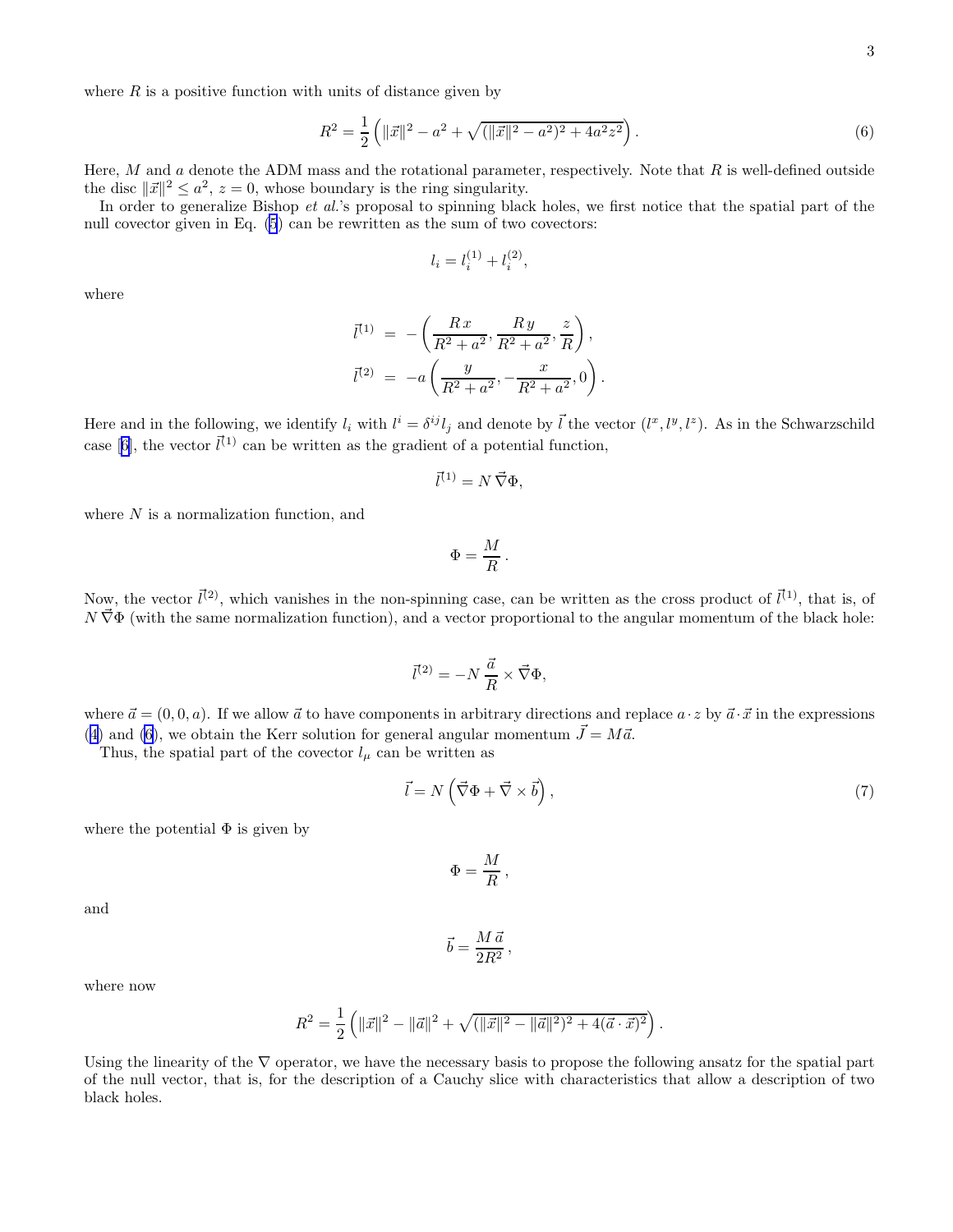<span id="page-3-0"></span>Let the black holes have masses  $M_1, M_2$ , and angular momenta  $\vec{J}_1 = M_1 \vec{a}_1$ ,  $\vec{J}_2 = M_2 \vec{a}_2$ , respectively and their centers be at the points  $\vec{x}_1$ , for black hole one, and at  $\vec{x}_2$ , for black hole two. Having written a single Kerr black hole in the form  $(7)$ , it is not difficult to generalize Bishop *et al.*'s proposal: We propose

$$
\Phi = \frac{M_1}{R_1} + \frac{M_2}{R_2},\tag{8}
$$

$$
\vec{b} = \frac{1}{2} \left( \frac{M_1 \vec{a}_1}{R_1^2} + \frac{M_2 \vec{a}_2}{R_2^2} \right),
$$
\n(9)

with

$$
R_i^2 = \frac{1}{2} \left( \|\vec{x} - \vec{x}_i\|^2 - \|\vec{\tilde{a}}_i\|^2 + \sqrt{\left( \|\vec{x} - \vec{x}_i\|^2 - \|\vec{\tilde{a}}_i\|^2 \right)^2 + 4 \left( \vec{\tilde{a}}_i \cdot (\vec{x} - \vec{x}_i) \right)^2} \right),\tag{10}
$$

$$
\vec{\tilde{a}}_i = (1 - \vartheta(d)) \vec{a}_i + \vartheta(d) \vec{a}_f,
$$
\n(11)

where  $d = ||\vec{x}_1 - \vec{x}_2||$  is the "distance" between the black hole's centers,  $i = 1, 2$ , and  $\vartheta(d)$  is an interaction function between the angular momenta of each black hole. Its specific form can be left undetermined for the moment, as for the present analysis it is enough that it is a smooth function which behaves in the following way:

$$
\lim_{d \to 0} \vartheta(d) \to 1,
$$
  

$$
\lim_{d \to \infty} \vartheta(d) \to 0.
$$

There are several well known functions with this type of behavior. The specific form of  $\vartheta(d)$  might be related with the spin-spin interactions of particle physics, and will be analyzed in future works.

The final rotational parameter  $\vec{a}_f$  is given by

$$
\vec{a}_f = \frac{M_1 \,\vec{a}_1 + M_2 \,\vec{a}_2}{M_1 + M_2} \,,\tag{12}
$$

which corresponds to the vector addition of the angular momenta,  $\vec{J}_f = \vec{J}_1 + \vec{J}_2$ . We will see shortly that Eq. (12) is a necessary condition for obtaining the correct close limit.

Finally, we comment on the fact that our ansatz has potential problems at points where  $\vec{k} \equiv \vec{\nabla}\Phi + \vec{\nabla} \times \vec{b}$  vanishes (such that  $\vec{l}$  cannot be normalized at these points). For the superposition of two Schwarzschild black holes, there is exactly one such point. For two Kerr black holes with  $M_1 = M_2$  and  $\vec{a}_1 = -\vec{a}_2$ , we found that  $\vec{k}$  is singular at  $\vec{x} = \frac{\vec{x}_1}{\|\vec{x}_1\|} \times \vec{a_1}$ , where the two holes are centered at  $\vec{x}_1, \vec{x}_2 = -\vec{x}_1$ . In the situation studied in the next section we will see that this singularity does not cause any problems since there, we can excise a region which contains the ring singularities of the two holes and the above singularity.

Besides its mathematical simple form, the above ansatz has the following useful limits:

- 1. Far limit: Let us consider that the center of the black hole 1 is at the origin, and that the center of the other is far from the origin, that is,  $\|\vec{x_2}\|$  goes to infinity. Since then  $\vartheta(d) = 0$ , we obtain from Eq.(11) that  $\vec{a}_i = \vec{a}_i$ . So from equation Eq.(10), we see that each  $R_i^2$  depends only on the parameters of the respective black hole. Furthermore, in the vicinity of black hole 1,  $R_2$  is very large compared to  $R_1$  so the second terms in Eqs.([8,9](#page-2-0)) can be dropped and one obtains the  $l_i$  for one black hole with mass  $M_1$  and angular momentum  $\vec{J}_1 = M_1 \vec{a}_1$ .
- 2. Close limit: Suppose that  $\vec{x}_1 = \vec{x}_2$ , i.e. the limiting case when the distance d between the two holes goes to zero. In this case,  $\vartheta(d) = 1$ , and  $\vec{a}_1 = \vec{a}_2 = \vec{a}_f$ , so  $R_1 = R_2$ . Taking into account the expression for the final angular momentum, Eq.(12), the potential  $\Phi$ , and the vector  $\vec{b}$ , Eqs.[\(8](#page-2-0),[9\)](#page-2-0), we see that one obtains one black hole with center at  $\vec{x}_1$ , mass  $M = M_1 + M_2$ , and angular momentum  $M \vec{a} = M_1 \vec{a}_1 + M_2 \vec{a}_2$ .
- 3. One hole limit: If the mass of one black hole, say  $M_2$ , vanishes, it can be seen from Eq.(12) that  $\vec{a}_f = \vec{a}_1$  thus, from Eq.(11),  $\vec{a}_i = \vec{a}_i$ . Thus the function  $R_1$  only depends on  $\vec{a}_1$  and the potential  $\Phi$ , and the vector  $\vec{b}$ , Eqs.([8,9\)](#page-2-0), reduce to the expressions corresponding to black hole 1.
- 4. Schwarzschild limit: Finally, our ansatz reduces to the one given by Bishop *et al.* in the non-spinning case  $\vec{a}_1 = \vec{a}_2 = 0.$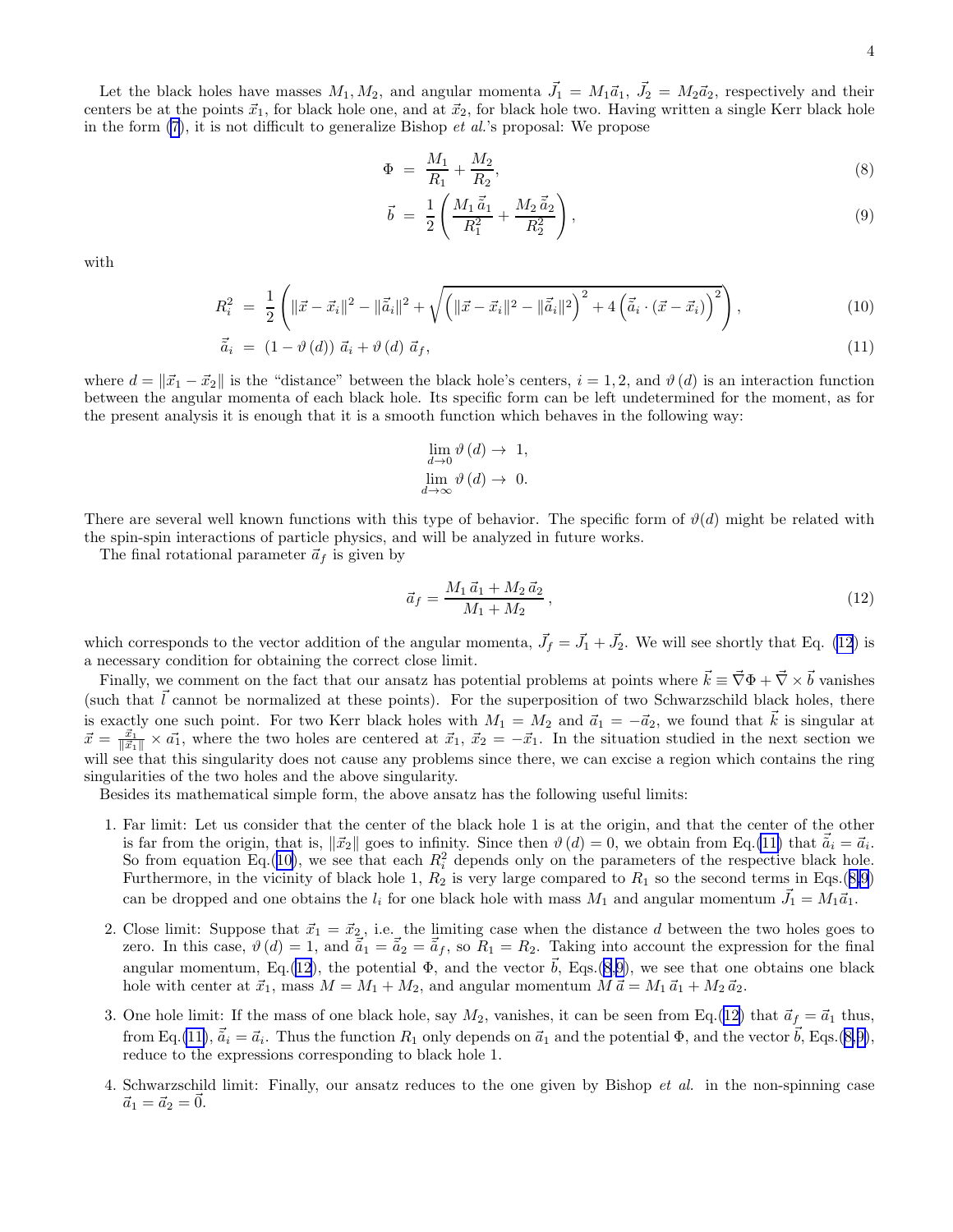<span id="page-4-0"></span>Thus, we consider that we are presenting an educated ansatz for initial data with certain attractive properties describing the null vector on a space-like slice with two rotating black holes. In order to complete the initial data, we have to solve the constraint equations to yield the function  $V$ , and the time derivatives of  $V$  and  $l_i$ . We discuss this below, where we explicitly solve the constraint equations in the close limit approximation, where the distance  $d$ between the two holes is infinitesimal. For simplicity, we will also assume that the angular momenta of the holes are equal in magnitude but opposite, obtaining a non-spinning black hole when  $d = 0$  (see figure 1).

## IV. MODEL FOR "KERR+KERR=SCHWARZSCHILD"



FIG. 1: Initial data representing two rotating black holes, such that the merger is a non rotating one.

Weexpand  $\Phi$  and  $\vec{b}$  in Eqs. ([8,9\)](#page-2-0), in terms of the dimensionless "distance" between the black holes,

$$
\epsilon = \frac{d}{M_1+M_2}\,,
$$

which we consider to be small compared to unity. In the following, we choose the Cartesian coordinates such that the two holes are located at  $\vec{x}_1 = (0, 0, M_2\epsilon)$  and  $\vec{x}_2 = (0, 0, -M_1\epsilon)$ , respectively. This "center of mass condition"  $(M_1\vec{x}_1 + M_2\vec{x}_2 = \vec{0})$  on the coordinate system simplifies the calculations below since no terms proportional to  $\epsilon$  will appear in the expansions [[19\]](#page-12-0). Similarly, we shall write  $\vec{a}_1 = M_2 s\hat{e}$ , and  $\vec{a}_2 = -M_1 s\hat{e}$ , where  $\hat{e}$  is a unit vector, and s adimensionless parameter equal to  $J_1/M_1M_2$ . As a consequence of this,  $\vec{a}_f$  is equal to zero (see Eq. ([12\)](#page-3-0)), thus to zeroth order in  $\epsilon$ , we have a Schwarzschild black hole.

Using this and the Taylor expansion

$$
\vartheta(\epsilon) = 1 + \vartheta'(0)\epsilon + \frac{1}{2}\vartheta''(0)\epsilon^2 + \mathcal{O}(\epsilon^3),
$$

for the "spin–spin interaction" function, we eventually arrive at the following expansions for  $\Phi$  and  $\vec{b}$ 

$$
\Phi = \frac{M}{r} + \frac{M M_1 M_2}{2r^3} \left[ 3 \cos^2 \theta - 1 + q^2 \left( 1 - (\hat{e} \cdot \hat{x})^2 \right) \right] \epsilon^2 + \mathcal{O}(\epsilon^3),\tag{13}
$$

$$
\vec{b} = -\frac{M M_1 M_2}{r^3} q \cos \theta \,\hat{e} \,\epsilon^2 + \mathcal{O}(\epsilon^3),\tag{14}
$$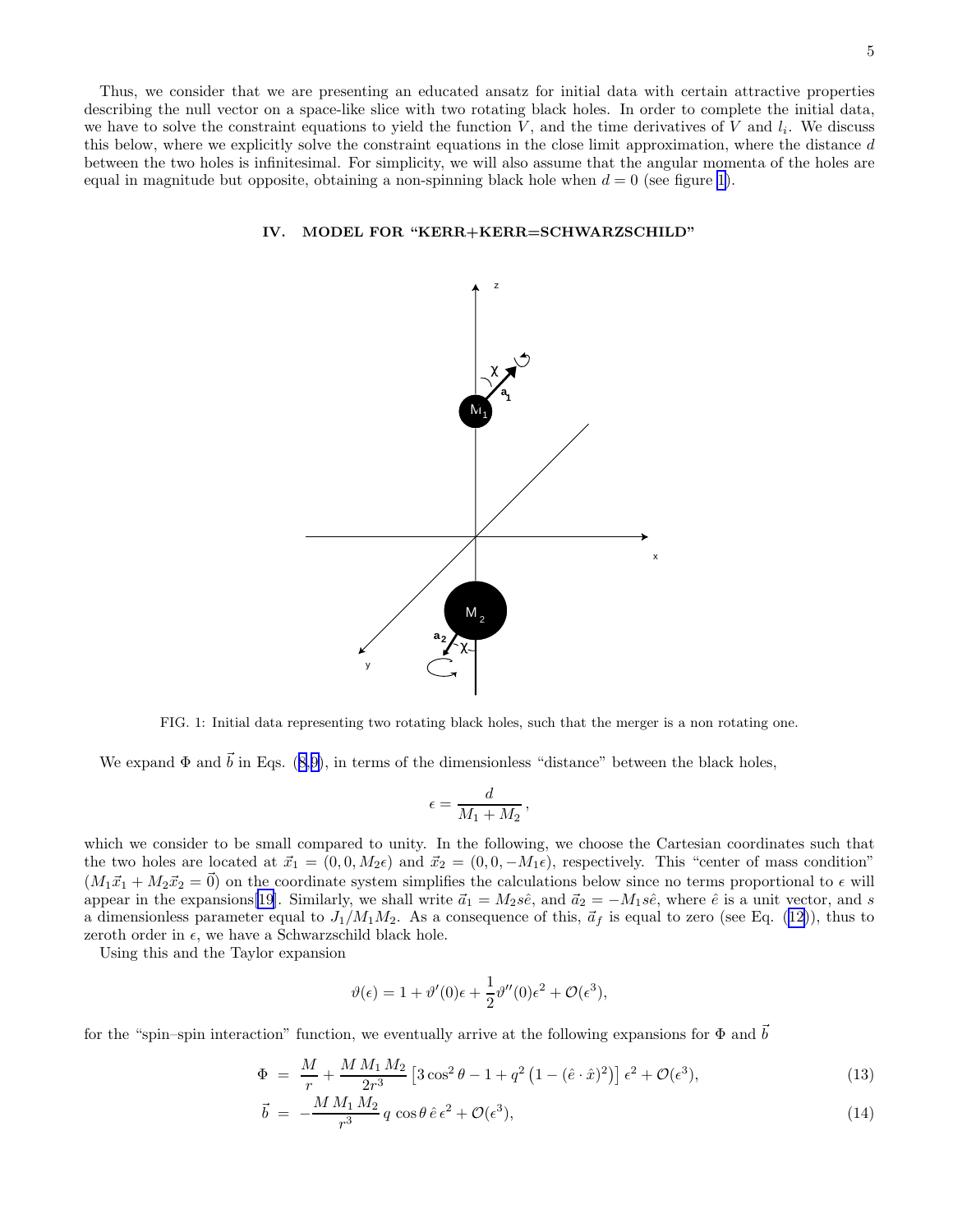<span id="page-5-0"></span>where  $M = M_1 + M_2$  is the total mass, and where we have introduced  $r = ||\vec{x}||$ ,  $\hat{x} = \vec{x}/r$ ,  $\cos \theta = z/r$ . Here,  $q = s\theta'(0)$ is proportional to the dimensionless angular momentum parameter s introduced above. The proportionality factor depends on the slope of the interpolation function  $\vartheta(d)$  at  $d = 0$ . Since  $\vartheta(0) = 1$  and  $\vartheta(r) \to 0$  as  $r \to \infty$  a natural choice for this factor is  $\vartheta'(0) = -1$  in which case  $q = -s$ . Note that for the superposition of non-extremal black holes, we have  $|s| < 1$ .

To summarize, the expansion depends on the parameters:  $M_1, M_2$  (which are supposed to model the masses of the black holes),  $q = -s$  (the dimensionless angular momentum parameter) and  $\hat{e}$  (the orientation of the angular momentum with respect to the common axis of the holes).

In order to proceed, it is convenient to expand the above expressions in terms of spherical harmonics. Since the quantities we consider are real, we choose the real harmonics  $(Y^{\ell 0}, R^{\ell m}, I^{\ell m})$ ,  $m = 1, ..., \ell$ , defined in [A](#page-10-0)ppendix A. Parameterizing  $\hat{e} = (0, \sin \chi, \cos \chi)$  without loss of generality and using Eq. [\(7](#page-2-0)), the spatial vector  $\vec{l}$  eventually assumes the form (see Appendix [A](#page-10-0) for more details)

$$
l_r = -1 + \mathcal{O}(\epsilon^3),
$$
  
\n
$$
l_A = \frac{M_1 M_2}{r} \partial_A \left[ \gamma_{20} Y^{20} + \gamma_{2-1} I^{21} + \gamma_{22} R^{22} + \gamma_{11} R^{11} \right] \epsilon^2
$$
  
\n
$$
+ \frac{M_1 M_2}{r} \hat{\epsilon}_A^B \partial_B \left[ \delta_{20} Y^{20} + \delta_{2-1} I^{21} \right] \epsilon^2 + \mathcal{O}(\epsilon^3).
$$
\n(15)

where  $A = \theta, \phi$  denote the angular variables and  $\hat{\varepsilon}_A^B$  denotes the Levi-Civita tensor with respect to the standard metric on  $S^2$ . The constant coefficients  $\gamma_{\ell m}$  and  $\delta_{lm}$  are given by

$$
\gamma_{20} = \sqrt{\frac{4\pi}{5}} \left[ 1 + \frac{q^2}{6} \left( 1 - 3 \cos^2 \chi \right) \right],
$$
  
\n
$$
\gamma_{2-1} = -\sqrt{\frac{\pi}{15}} q^2 \sin(2\chi),
$$
  
\n
$$
\gamma_{22} = \sqrt{\frac{\pi}{15}} q^2 \sin^2 \chi,
$$
  
\n
$$
\gamma_{11} = -\sqrt{\frac{4\pi}{3}} q \sin \chi,
$$
  
\n
$$
\delta_{20} = \sqrt{\frac{64\pi}{45}} q \cos \chi,
$$
  
\n
$$
\delta_{2-1} = \sqrt{\frac{16\pi}{15}} q \sin \chi.
$$
  
\n(16)

A nice feature of our ansatz is that the only contributions with  $\ell < 2$  are in the even-parity sector with  $\ell = 1$ , and this sector is known to contain only gauge modes (see, for instance, Ref. [\[11](#page-12-0)] for a proof of this statement). Thus, to first order in  $\epsilon^2$ , we have no change in the mass nor in the (total) angular momentum. It is also interesting to notice that the even-parity contributions look exactly as in the non-spinning case (see  $[6, 9]$  $[6, 9]$ ), except that we have to replace in each sector  $M_1M_2$  by  $\gamma_{2m}M_1M_2$  (and for  $q=0$  all the  $\gamma_{2m}$ 's vanish except for  $\gamma_{20}$ , in which case we recover the ansatz in the non-spinning case.)

In order to solve the constraint equations, we expand

$$
V = -\frac{M}{r} + \epsilon^2 \left[ v_{20}(r) Y^{20} + v_{2-1}(r) I^{21} + v_{22}(r) R^{22} \right] + \mathcal{O}(\epsilon^3),
$$
  
\n
$$
\dot{V} = \epsilon^2 \left[ \dot{v}_{20}(r) Y^{20} + \dot{v}_{2-1}(r) I^{21} + \dot{v}_{22}(r) R^{22} \right] + \mathcal{O}(\epsilon^3),
$$
  
\n
$$
\dot{l}_A = \epsilon^2 \partial_A \left[ \dot{k}_{20}(r) Y^{20} + \dot{k}_{2-1}(r) I^{21} + \dot{k}_{22}(r) R^{22} \right]
$$
  
\n
$$
+ \epsilon^2 \hat{\epsilon}_A^B \partial_B \left[ \dot{n}_{20}(r) Y^{20} + \dot{n}_{2-1}(r) I^{21} \right] + \mathcal{O}(\epsilon^3),
$$
\n(17)

where  $v_{2m}(r)$ ,  $\dot{v}_{2m}(r)$  and  $\dot{n}_{2m}(r)$  are unknown functions. Introducing (15) and (17) into the constraint equations, and keeping only terms of the order  $\epsilon^2$ , we obtain a set of linear inhomogeneous differential equations for these amplitudes, where the inhomogeneity is given by the coefficients in the expansion  $(15)$ . These equations split into two sets – one set comprising the even-parity amplitudes  $v_{2m}$ ,  $\dot{v}_{2m}$ ,  $\dot{k}_{2m}$ , and the other set comprising the odd-parity amplitude  $\dot{n}_{2m}$ . Amplitudes belonging to different m's also decouple because the background is spherically symmetric.

As observed above, the coefficients in the expansion of  $l_A$  in terms of spherical harmonics with even parity are proportional to  $\gamma_{2m}M_1M_2$ . Since we have already solved the constraint equations in the non-spinning case, for which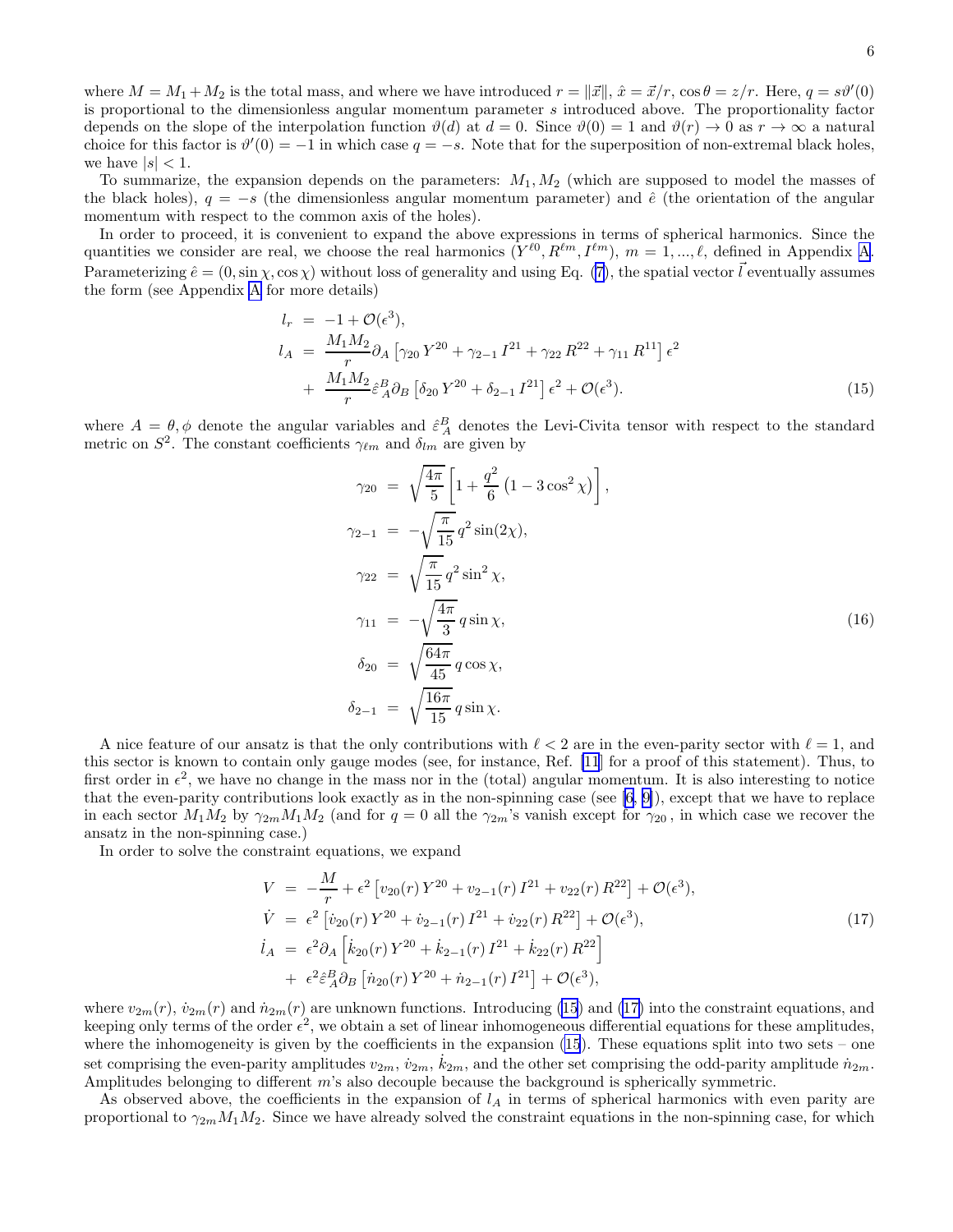<span id="page-6-0"></span> $\gamma_{20} = \sqrt{4\pi/5}$  while all other  $\gamma_{2m}$ 's vanish, the solution to the constraint equations is the same as in the non-spinning case[[9\]](#page-12-0) except that we have to rescale in each sector  $M_1M_2$  by  $\gamma_{2m}$ . The result is

$$
v_{2m}(x) = -\gamma_{2m}\frac{2\mu}{3}\left(1 - \frac{2}{x} + \frac{3}{x^2} + \frac{3}{x^3} + \frac{6\pi}{x^2}Y_4(i\sqrt{24/x})\right) + \gamma_{2m}\frac{\mu C_{2m}}{x^2}J_4(i\sqrt{24/x}),\tag{18}
$$

where  $x = r/M$ ,  $\mu = M_1 M_2/M^2$  is the dimensionless reduced mass of the system, and  $C_{2m}$  are free constants. The factor 6π in front of the Bessel function  $Y_4$  ensures that the initial data is asymptotically flat. The amplitudes  $\dot{v}_{2m}$ and  $k_{2m}$  are obtained from Eqs. (6) and (7) of Ref. [\[9](#page-12-0)], where, again, one has to replace  $M_1M_2$  by  $\gamma_{2m}M_1M_2$ .

In the odd parity sector, the constraints yield

$$
\dot{n}_{2m}(x) = \delta_{2m} \frac{\mu \hat{C}_{2m}}{x},
$$

where  $\hat{C}_{2m}$  are other free constants.

At this point, a question that arises is what meaning can be given to the free constants  $C_{2m}$  and  $\hat{C}_{2m}$ . As discussed in[[6, 9\]](#page-12-0), the constants  $C_{2m}$  can be used in order to fix the position of the apparent horizon (AH) to its background value  $x = 2$ : To leading order in  $\epsilon$ , the position of AH is given by the image of the circle  $x = 2$  under the map

$$
\vec{x} \mapsto \vec{x} - \epsilon^2 D(\vec{x}) \, \frac{\vec{x}}{x} \,,
$$

where the deviation function  $D(\vec{x})$  is given by

$$
D(\vec{x}) = -\frac{3}{7} \sum_{m} \left( \frac{4}{3} v_{2m}(x=2) - \gamma_{2m} \mu \right) Y^{2m}(\vartheta, \varphi).
$$

The induced metric on the AH is

$$
g_{AH} = 4M^2 \left(1 + \epsilon^2 D(x = 2)\right) \left(d\vartheta^2 + \sin^2 \vartheta \, d\varphi^2\right).
$$

Since the corresponding scalar curvature is

$$
R_{AH} = \frac{1}{4M^2} (2 + 4\epsilon^2 D(x = 2)),
$$

we see that the constants  $C_{2m}$  describe the deformation of the AH. There is no physical preferred choice, but for definiteness, we will choose  $C_{2m}$  such that  $D(x = 2)$  vanishes, i.e. such that the AH is not deformed.

A geometrical interpretation of the constants  $\hat{C}_{2m}$  can be given as follows: In the presence of an axial Killing field  $\partial_{\varphi}$  ( $\varphi \in (0, 2\pi)$ ), we can define the quantity

$$
J(r) = \frac{1}{16\pi} \int_{S_r} * (dg_{\varphi\mu} \wedge dx^{\mu}), \qquad (19)
$$

where  $S_r$  denotes a spatial sphere of radius r and  $*$  is the Hodge dual. For  $r \to \infty$  this gives the Komar angular momentum. For an axial symmetric spacetime with Killing horizon at  $r = r_H$ ,  $J(r_H)$  gives the angular momentum of the horizon. For a Schwarzschild black hole,  $J(r = 2M) = 0$ . Although the Komar formula does not make sense if  $\partial_{\varphi}$  is not an axial Killing field, we can linearize Eq. (19) around a Schwarzschild black hole, evaluate the resulting expression at the AH, and interpret the resulting quantity as the "angular momentum of the AH"[\[20](#page-12-0)]. For  $\ell = 2$ , the result is

$$
J(r = 2M) = \epsilon^2 \frac{3M}{\pi} \sum_m \phi_{2m}(x = 2) \int \cos \vartheta Y^{2m} d\Omega, \qquad (20)
$$

where  $\phi_{2m}$  are the gauge invariant amplitudes given in the next section. However, since  $\cos \vartheta$  is proportional to  $Y^{10}$ , all the spherical integrals vanish by virtue of the orthogonality of the spherical harmonics. Nevertheless, it seems reasonable to associate the gauge-invariant quantities  $\phi_{2m}(x=2)$  with a measure for the differential rotation of the AH. Since these quantities depend on  $\hat{C}_{2m}$  (see below), the constants  $\hat{C}_{2m}$  can be used in order to control the amount of this differential rotation. Again, there is no physically preferred choice for the amount of differential rotation. For definiteness, we will choose  $\hat{C}_{2m}$  such that  $\phi(x=2)$  vanishes.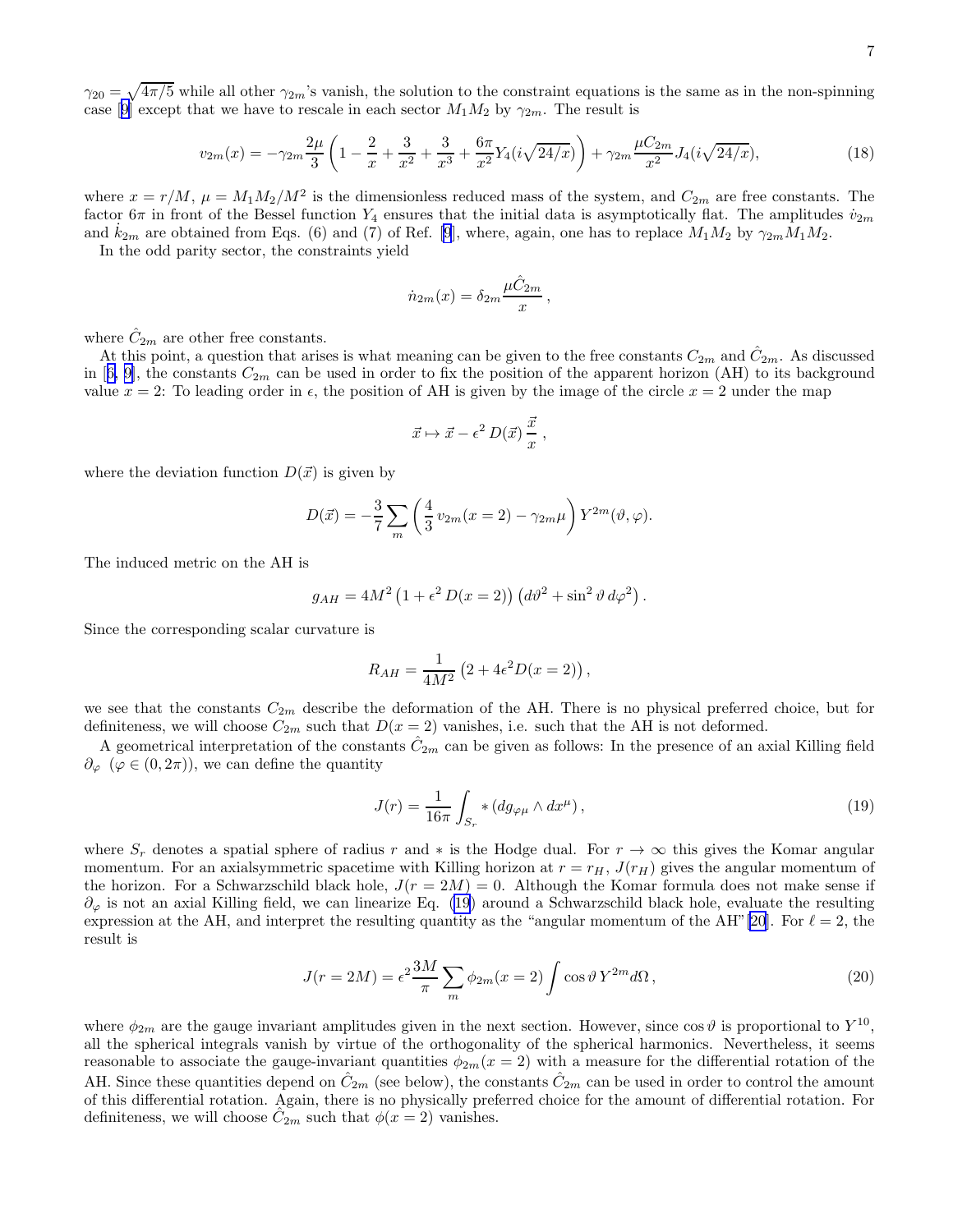#### V. NUMERICAL EVOLUTION

<span id="page-7-0"></span>Here, we evolve the initial data obtained in the previous section using the linearized Einstein equations. We compute the radiated energy at infinity and compare with other results. Since the background metric is Schwarzschild in Kerr-Schild coordinates, we can use the generalized versions of the equations of Zerilli and Regge-Wheeler (RW) derived in Ref. [\[11\]](#page-12-0) in order to perform the evolution. Expressing these equations in Kerr-Schild coordinates, we have, for the case of interest  $\ell = 2$ ,

$$
\ddot{\psi} - \frac{x-2}{x+2}\psi'' - \frac{2}{x(x+2)}(\psi' - \dot{\psi}) - \frac{4}{x+2}\dot{\psi}' + \frac{6(3+6x+4x^2+4x^3)}{x^2(x+2)(3+2x)^2}\psi = 0,
$$
\n(21)

$$
\ddot{\phi} - \frac{x-2}{x+2}\phi'' - \frac{2}{x(x+2)}(\phi' - \dot{\phi}) - \frac{4}{x+2}\dot{\phi}' + \frac{6(x-1)}{x^2(x+2)}\phi = 0,
$$
\n(22)

where  $\psi$  and  $\phi$  denote the Zerilli and the RW amplitude, respectively, and where a dot and a prime denote derivatives with respect to the dimensionless coordinates  $t/M$  and  $x = r/M$ , respectively.

In order to evolve these equations, we have to give initial data to  $\psi$ ,  $\dot{\psi}$  and  $\phi$ ,  $\dot{\phi}$ . We can construct those from the linearized three metric and extrinsic curvature using the formulas given in Sec. III of Ref.[[11\]](#page-12-0). The three metric and extrinsic curvature can be obtained from the expressions [\(2](#page-1-0), [3](#page-1-0)). The final result is

$$
\psi_{2m} = M \left[ \frac{x^3 v_{2m} - 6\gamma_{2m}\mu}{3x(2x+3)} \right],
$$
  
\n
$$
\psi_{2m} = -M \left[ \frac{2x^3(2x-1)v_{2m} + x^4(x-2)v'_{2m} + 6\gamma_{2m}\mu(x-1)}{6x^2(2x+3)} \right].
$$

where  $v_{2m}$  is given in Eq. [\(18](#page-6-0)), and

$$
\phi_{2m} = -2M\mu\delta_{2m}\left(\frac{1}{x^2} + \frac{\hat{C}_{2m}}{4x}\right),
$$
  

$$
\dot{\phi}_{2m} = \frac{2M\mu\delta_{2m}}{x^3}.
$$

Here, we choose the constants  $C_{2m}$  and  $\hat{C}_{2m}$  to be

$$
C_{2m} = 2.7, \qquad \hat{C}_{2m} = -2,\tag{23}
$$

which insures that the AH is not deformed and shows no differential rotation, as discussed in the previous section.

An expression for the radiated energy in terms of gauge-invariant quantities is given in [\[11\]](#page-12-0). In our case  $(\ell = 2)$ , this energy takes the form

$$
\frac{dE}{du} = \frac{3}{2\pi M^2} \sum_m \left( \dot{\psi}_{2m}^2 + \dot{\phi}_{2m}^2 \right),
$$

where  $\dot{\psi}$  and  $\dot{\phi}$  are evaluated in the radiative zone. (Note that the radiated angular momentum is zero in our case since both the initial and the final stage have zero total angular momentum.) Given the linearity of the equations and the form of the initial data, the dependence of the time derivatives of the Zerilli and RW functions are

$$
\psi_{2m}(t,r) = \epsilon^2 \mu M \gamma_{2m} \psi_0(t,r),
$$
  

$$
\dot{\phi}_{2m}(t,r) = \epsilon^2 \mu M \delta_{2m} \dot{\phi}_0(t,r),
$$

where the functions  $\psi_0$  and  $\phi_0$  are dimensionless. Accordingly, the total radiated energy is

$$
E(q, \chi) = M \epsilon^4 \mu^2 \left[ c_{even} \, E_{even} + c_{odd} \, E_{odd} \right], \tag{24}
$$

,

where

$$
E_{even} = \int_{0}^{\infty} \dot{\psi}_0^2 \frac{dt}{M}, \qquad c_{even} = \frac{3}{2\pi} \left( \gamma_{20}^2 + \gamma_{2-1}^2 + \gamma_{22}^2 \right)
$$

$$
E_{odd} = \int_{0}^{\infty} \dot{\phi}_0^2 \frac{dt}{M}, \qquad c_{odd} = \frac{3}{2\pi} \left( \delta_{20}^2 + \delta_{2-1}^2 \right).
$$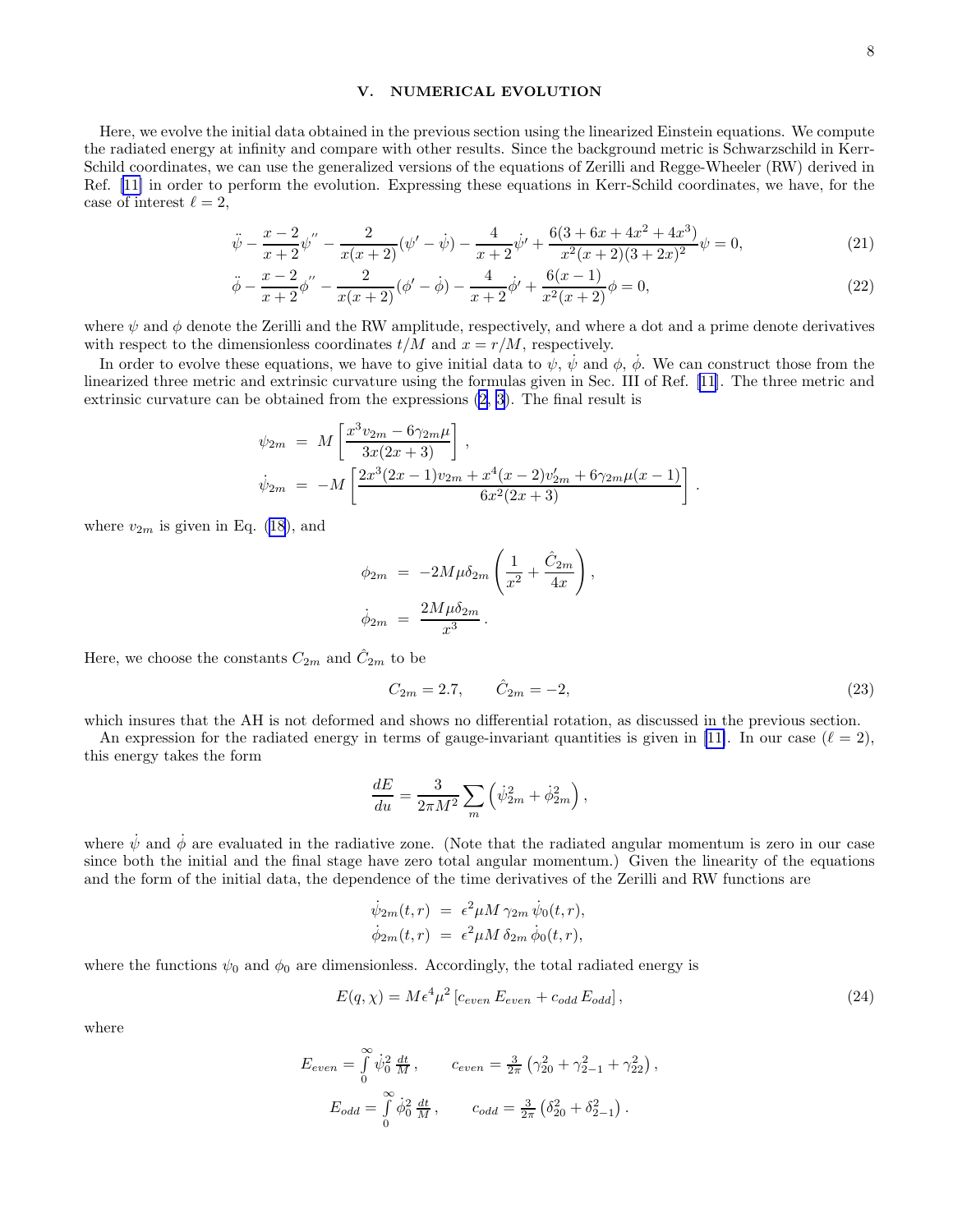Using the expressions([16\)](#page-5-0), we obtain, after some simplifications,

$$
c_{even} = \frac{6}{5} \left[ \left( 1 - \frac{q^2}{3} \right)^2 + q^2 \sin^2 \chi \right],
$$
  

$$
c_{odd} = \frac{8q^2}{15} \left[ 4 - \sin^2 \chi \right].
$$

Since  $E_{even}$  and  $E_{odd}$  do not depend on the angle  $\chi$ , we can easily derive the expressions for the extrema of the radiated energy, Eq.([24\)](#page-7-0) with respect to the angle  $\chi$ :

$$
\frac{\partial E}{\partial \chi} = M \epsilon^4 \mu^2 E_{even} \frac{6q^2}{5} \left( 1 - \frac{4}{9} \Upsilon \right) \sin(2\chi),
$$
  

$$
\frac{\partial^2 E}{\partial \chi^2} = M \epsilon^4 \mu^2 E_{even} \frac{12q^2}{5} \left( 1 - \frac{4}{9} \Upsilon \right) \cos(2\chi),
$$

where  $\Upsilon = \frac{E_{odd}}{E_{even}}$ . Thus, we see that the extrema are at  $\chi = 0, \frac{\pi}{2}$ , and provided that  $E_{even} < \frac{4}{9}E_{odd}$ , the maximum of the energy radiated will be when the angular momentum of the black holes are parallel to the approaching axis, and the minimum will be when the angular momentum is perpendicular to it. Fixing  $C_{2m}$  and  $\hat{C}_{2m}$  according to Eq. ([23\)](#page-7-0), a numerical evolution using a first order reformulation of the equations([21,22](#page-7-0)) described in Appendix [B](#page-11-0) yields (to 1.5% accuracy)

$$
E_{even} = 1.74 \times 10^{-4}, \qquad \frac{4}{9} E_{odd} = 1.78 \times 10^{-3},
$$

so the minimum of the radiated energy is at  $\chi = \pi/2$ . The fact that  $4E_{odd}/9$  is much larger than  $E_{even}$  suggests that this will also be the case for different values of  $C_{2m}$  and  $\hat{C}_{2m}$ , as long as these do not differ much from the values chosen here.



FIG. 2: The radiated energy as a function of the angular momenta for two cases: The upper curve corresponds to the case when the angular momentum of the black holes are parallel to the approaching axis  $(\chi = 0)$ , and the lower one when it is perpendicular to it  $(\chi = \pi/2)$ . Here, we have set  $\epsilon = 1$  and  $\mu = 1/4$ .

Notice that once  $E_{even}$  and  $E_{odd}$  have been computed numerically, the radiated energy can be obtained for any values of the angular momentum number q and the angular momentum orientation angle  $\chi$  by using Eq. [\(24](#page-7-0)). This function is illustrated in the figures 2 and [3.](#page-9-0) The dependence on the angle  $\chi$  is much more noticeable when the angular momentum per square mass of the black holes is large. The maximum radiated energy for a fixed total mass and separation is given by

$$
E \le E(q = 1, \chi = 0) = M\epsilon^4 \times 5.4 \times 10^{-4}.
$$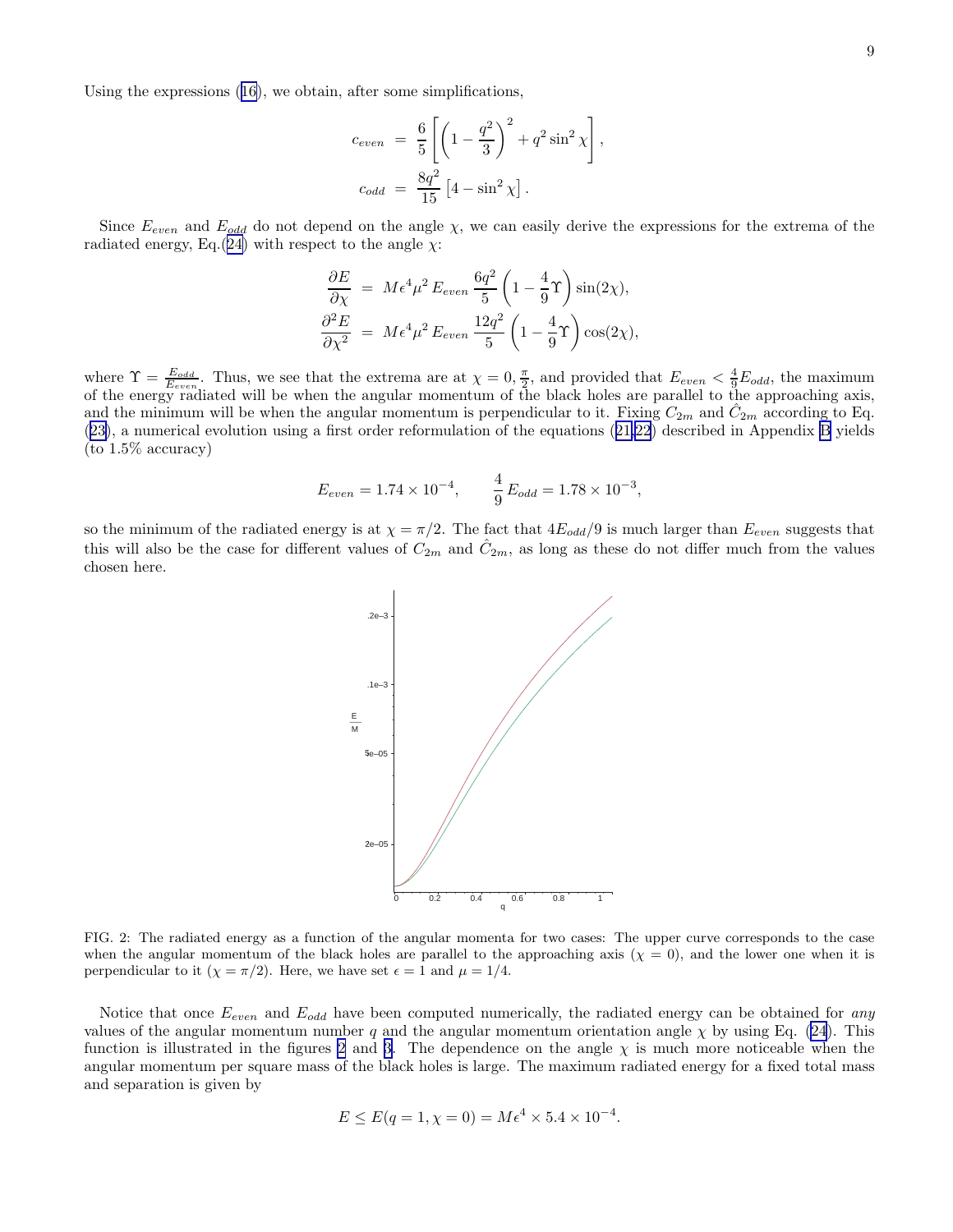10

<span id="page-9-0"></span>

FIG. 3: Dependence of the energy radiated on the angle between the angular momenta of the black holes and the approaching axis, for values of q close to the extremal case. Here,  $\epsilon = 1$  and  $\mu = 1/4$ .

Our results on the energy radiated agree qualitatively with those presented recently by Khanna[[12\]](#page-12-0). There, the physical situation sketched in figure [1](#page-4-0) is modeled using Bowen-York initial data in the close-slow approximation. It is interesting to notice that the quantities we have identified with a measure for the differential rotation of the AH also vanish in the initial data used in [\[12\]](#page-12-0) since there, perturbations with odd parity are trivial. In particular, Khanna alsoobtains that there is more radiated energy for  $\chi = 0$  than for  $\chi = \pi/2$ . However in [[12\]](#page-12-0), the initial data depends linearly on  $q$ , so the radiated energy depends only quadratically on  $q$  whereas in our initial data, the dependence on q is more complicated. In particular, we have a contribution in both the even and the odd parity sectors.

### VI. SUMMARY AND CONCLUDING REMARKS

We have made an ansatz to give initial data representing the superposition of two Kerr black holes. The ansatz depends on the parameters  $M_i$  (masses),  $\vec{J}_i$  (angular momentum), and an (unphysical) distance d between the two black holes. The ansatz is such that when d goes to infinity, one obtains two Kerr black holes in Kerr-Schild coordinates with masses  $M_i$  and angular momentum  $\vec{J}_i$ . Furthermore, when  $d = 0$ , one obtains one Kerr black hole in Kerr-Schild coordinates with parameters  $M = M_1 + M_2$ , and  $\vec{J} = \vec{J}_1 + \vec{J}_2$ .

The ansatz superposes two black holes with vanishing linear momentum, and a natural question is whether or not wecan generalize our proposal to boosted black holes. In their paper [[6](#page-12-0)], Bishop *et al.* indicate how to superpose two boosted Schwarzschild black holes: There, one can replace the potential  $\Phi(\vec{x}) = 1/|\vec{x}|$  by a more complicated expression  $\Phi_{\vec{v}}(\vec{x})$  that depends on the speed,  $\vec{v}$ , of the boost. A proposal for two boosted non-spinning black holes which is along the lines of this article would be to take

$$
\Phi(\vec{x}) = M_1 \Phi_{\vec{v}_1}(\vec{x} - \vec{x}_1) + M_2 \Phi_{\vec{v}_2}(\vec{x} - \vec{x}_2),
$$

where  $\vec{v}_j$  are defined in a similar way as the  $\vec{a}_j$  above. Whether or not this can easily be generalized to spinning black holes remains an open question.

For the case of two un-boosted Kerr black holes which have opposite angular momentum but which are equal in magnitude, we explicitly solved the constraint equations in the limit in which the black holes are close to each other. When solving the constraint equations, integration constants appear. These are associated with a deformation and a differential rotation of the apparent horizon. Although we have a geometrical picture for them, we do not know which values these constants will take in an astrophysical realistic collapse. It should be stressed that this is a generic problem of close limit calculations since realistic data can only be provided once the full 3D part of a black hole collision is solved. Fixing the integration constant to some specific value, we evolved the resulting distorted Schwarzschild black hole using the generalized Zerilli and RW equations in arbitrary coordinates and computed the radiated energy. Our result might change if the constants are chosen differently, but nevertheless, when compared to results with a different choice of initial slice, we found a qualitatively similar behavior of the radiated energy as a function of the angular momentum of the black holes. In particular, we confirmed that there is more energy radiated when the angular momentum of the black holes are parallel to the approaching axis.

A similar analysis to the one presented here, but for the far limit case, is already underway and will be helpful in giving us a clearer physical understanding of the parameters appearing in our initial data, in particular in view of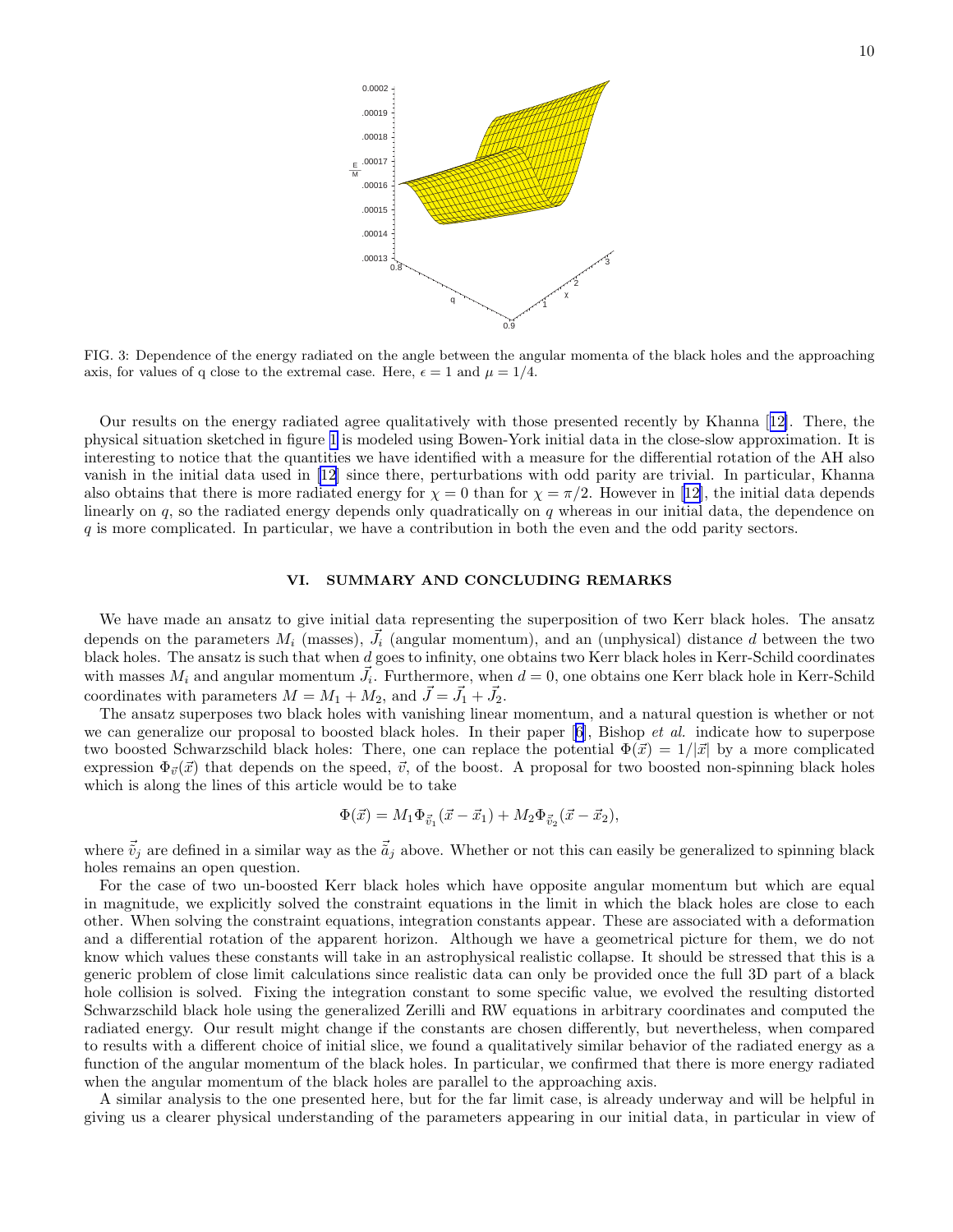<span id="page-10-0"></span>post-Newtonian calculations. Also, the physical meaning of our initial data in the intermediate region remains to be understood.

Finally, we plan to repeat our results using a version of the Teukolsky equation in horizon penetrating coordinates [[15\]](#page-12-0),[[16\]](#page-12-0) in order to test the latter and in order to proceed with more confidence to the case where the final black hole is a rotating one.

#### VII. ACKNOWLEDGMENTS

We thank Pablo Laguna for the support given during the elaboration of the present work, specially with the numerical code. We also thank Badri Krishnan and Manuel Tiglio for many helpful discussions. CM and DN acknowledge Mexican Council of Science and Technology, CONACyT, grants for partial support, DN also acknowledges the DGAPA-UNAM grant for partial support. OS does so for the Swiss National Science Foundation.

# APPENDIX A: HARMONIC DECOMPOSITION

When expanding real quantities defined on the two-sphere  $S^2$ , it is convenient to work with the real spherical harmonics. In terms of the standard harmonics  $Y^{\ell m}$ , these are defined by

$$
R^{\ell m} = \frac{1}{\sqrt{2}} (Y^{\ell m} + Y^{\ell - m}),
$$
  

$$
I^{\ell m} = \frac{1}{\sqrt{2}i} (Y^{\ell m} - Y^{\ell - m}).
$$

As the standard harmonics, the real harmonics defined here provide an orthonormal basis of square integrable functions on  $S^2$ .

For  $\ell = 1$ , we have

$$
Y^{10} = \sqrt{\frac{3}{4\pi}} \cos \theta,
$$
  
\n
$$
R^{11} = \sqrt{\frac{3}{4\pi}} \sin \theta \cos \phi,
$$
  
\n
$$
I^{11} = \sqrt{\frac{3}{4\pi}} \sin \theta \sin \phi.
$$

Note that with respect to this, the radial unit vector  $\hat{x}$  can be written as  $\hat{x} = \sqrt{4\pi/3}(R^{11}, I^{11}, Y^{10})$ . For  $\ell = 2$ , the real harmonics are

$$
Y^{20} = \sqrt{\frac{5}{4\pi}} \frac{1}{2} (3\cos^2\theta - 1),
$$
  
\n
$$
R^{21} = \sqrt{\frac{15}{4\pi}} \sin\theta \cos\theta \cos\phi,
$$
  
\n
$$
I^{21} = \sqrt{\frac{15}{4\pi}} \sin\theta \cos\theta \sin\phi,
$$
  
\n
$$
R^{22} = \sqrt{\frac{15}{16\pi}} \sin^2\theta \cos(2\phi),
$$
  
\n
$$
I^{22} = \sqrt{\frac{15}{16\pi}} \sin^2\theta \sin(2\phi).
$$

Choosing  $\hat{e} = (0, \sin \chi, \cos \chi)$ , and expanding the expressions for  $\Phi$  and  $\vec{b}$  given in [\(13,14](#page-4-0)) in terms of the harmonics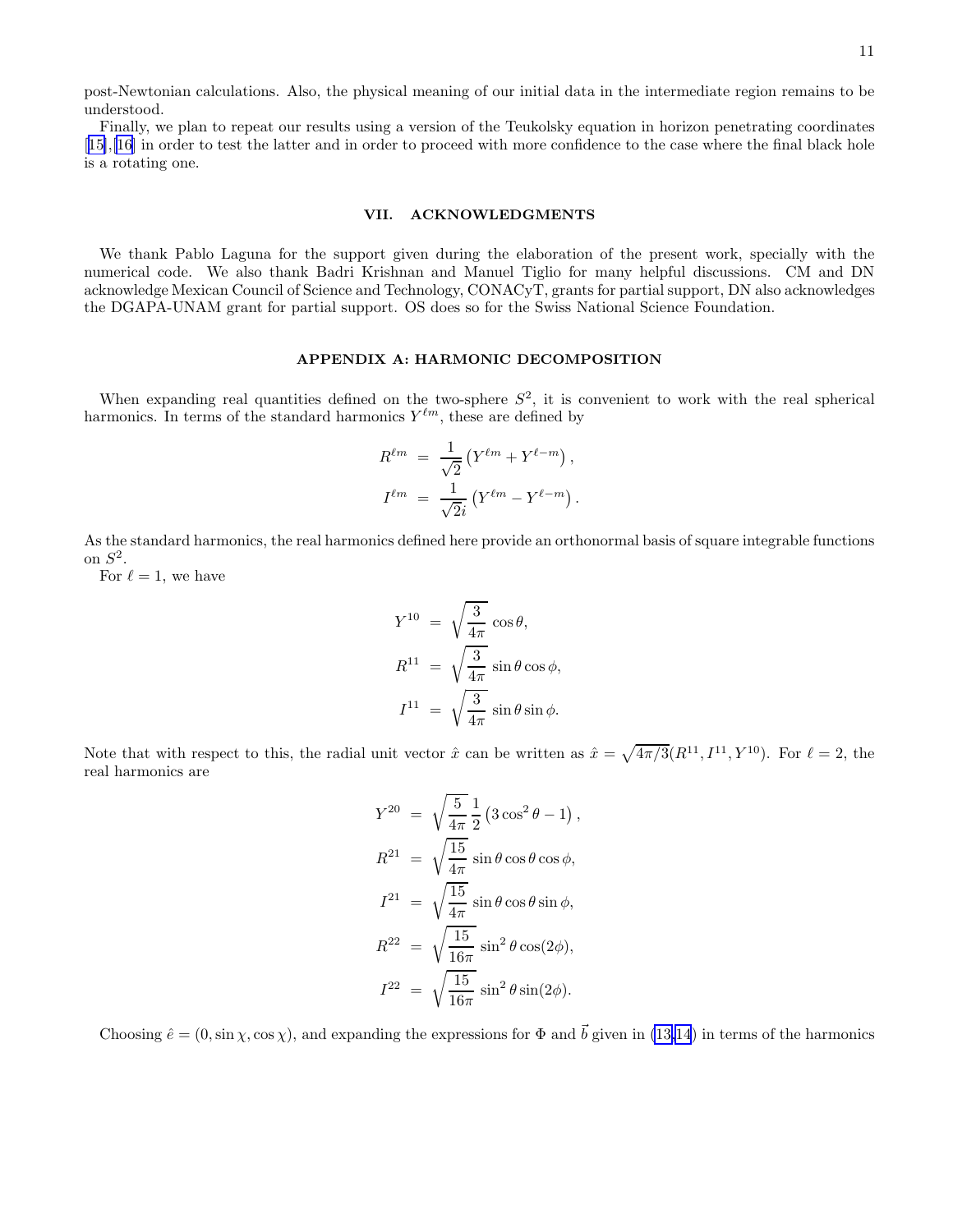<span id="page-11-0"></span>above, we obtain

$$
\Phi = \frac{M}{r} + \frac{M M_1 M_2}{r^3} \sqrt{4\pi} \left\{ \frac{q^2}{3} Y^{00} + \frac{1}{\sqrt{5}} \left[ 1 + \frac{q^2}{6} (1 - 3 \cos^2 \chi) \right] Y^{20} \right. \\
\left. - \frac{1}{\sqrt{15}} \frac{q^2}{2} \left[ 2 \sin \chi \cos \chi I^{21} - \sin^2 \chi R^{22} \right] \right\} \epsilon^2 + \mathcal{O}(\epsilon^3), \\
\vec{b} \cdot d\vec{x} = -\frac{M M_1 M_2}{r^3} q \sqrt{\frac{4\pi}{3}} \left\{ \left[ \frac{\cos \chi}{\sqrt{3}} Y^{00} + \sqrt{\frac{4}{15}} \cos \chi Y^{20} + \frac{\sin \chi}{\sqrt{5}} I^{21} \right] dr \right. \\
\left. + \frac{r}{2} \sin \chi \left[ \frac{1}{\sqrt{5}} dI^{21} + \hat{\ast} dR^{11} \right] + \frac{r}{\sqrt{15}} \cos \chi dY^{20} \right\} \epsilon^2 + \mathcal{O}(\epsilon^3).
$$

where  $\hat{*}$  denotes the Hodge dual on  $S^2$ . Using the above expressions and rewriting Eq. [\(7](#page-2-0)) as

$$
\vec{l} \cdot d\vec{x} = N \left( d\Phi + *d(\vec{b} \cdot d\vec{x}) \right),
$$

where  $*$  denotes the Hodge dual on the three dimensional Euclidean space and N is chosen such that  $\vec{l}$  is normalized, it is not difficult to find the expressions given in([15](#page-5-0)).

#### APPENDIX B: NUMERICAL EVOLUTION

Let us consider the following general one dimensional second order differential equation:

$$
\partial_t^2 u + 2f_1 \partial_t \partial_x u + f_2 \partial_x^2 u + f_3 \partial_t u + f_4 \partial_x u + f_5 u + f_6 = 0,
$$
\n(B1)

with u and  $f_i$  functions of  $(t, x)$ . We want to reformulate this equation as a system which is first order in time and space. To this purpose, we introduce the following new variable:

$$
\pi = (\partial_t + g_+ \partial_x) u,
$$

with  $g_{\pm}$  to be determined below. We have

$$
(\partial_t + g - \partial_x) \pi = \left\{ \partial_t^2 + (g_+ + g_-) \partial_t \partial_x + g_+ g_- \partial_x^2 + [(g_+)_t + g_- (g_+)_x] \partial_x \right\} u.
$$

Comparing this last expression with Eq. (B1), we see that if

$$
g_{\pm} = f_1 \pm \sqrt{f_1^2 - f_2} \,,
$$

the original system (B1) assumes the form

$$
\partial_t \mathbf{v} = \mathbf{A} \partial_{\mathbf{x}} \mathbf{v} + \mathbf{B} \mathbf{v} + \mathbf{S},\tag{B2}
$$

with

$$
\mathbf{v} = \begin{pmatrix} u \\ \pi \end{pmatrix}, \qquad \mathbf{A} = \begin{pmatrix} -g_+ & 0 \\ A_0 & -g_- \end{pmatrix}, \qquad \mathbf{B} = \begin{pmatrix} 0 & 1 \\ -f_5 & -f_3 \end{pmatrix}, \qquad \mathbf{S} = \begin{pmatrix} 0 \\ -f_6 \end{pmatrix},
$$

where

$$
A_0 = (g_+)_t + g_-(g_+)_x + f_3 g_+ - f_4.
$$

Applying the above to the equations [\(21,22](#page-7-0)), we find, in both cases,

$$
g_{+} = \frac{x-2}{x+2}
$$
,  $g_{-} = -1$ ,  $A_{0} = 0$ .

Since  $\bf{A}$  is diagonal with real eigenvalues, the evolution system  $(B2)$  is strongly hyperbolic. One of the advantages of having a strongly hyperbolic system is that there is a well-defined way how to give boundary conditions (see, for example, [\[17](#page-12-0)]): u and  $\pi$  are characteristic modes with characteristic speeds  $-g_+$  and  $-g_-$ , respectively. Inside the